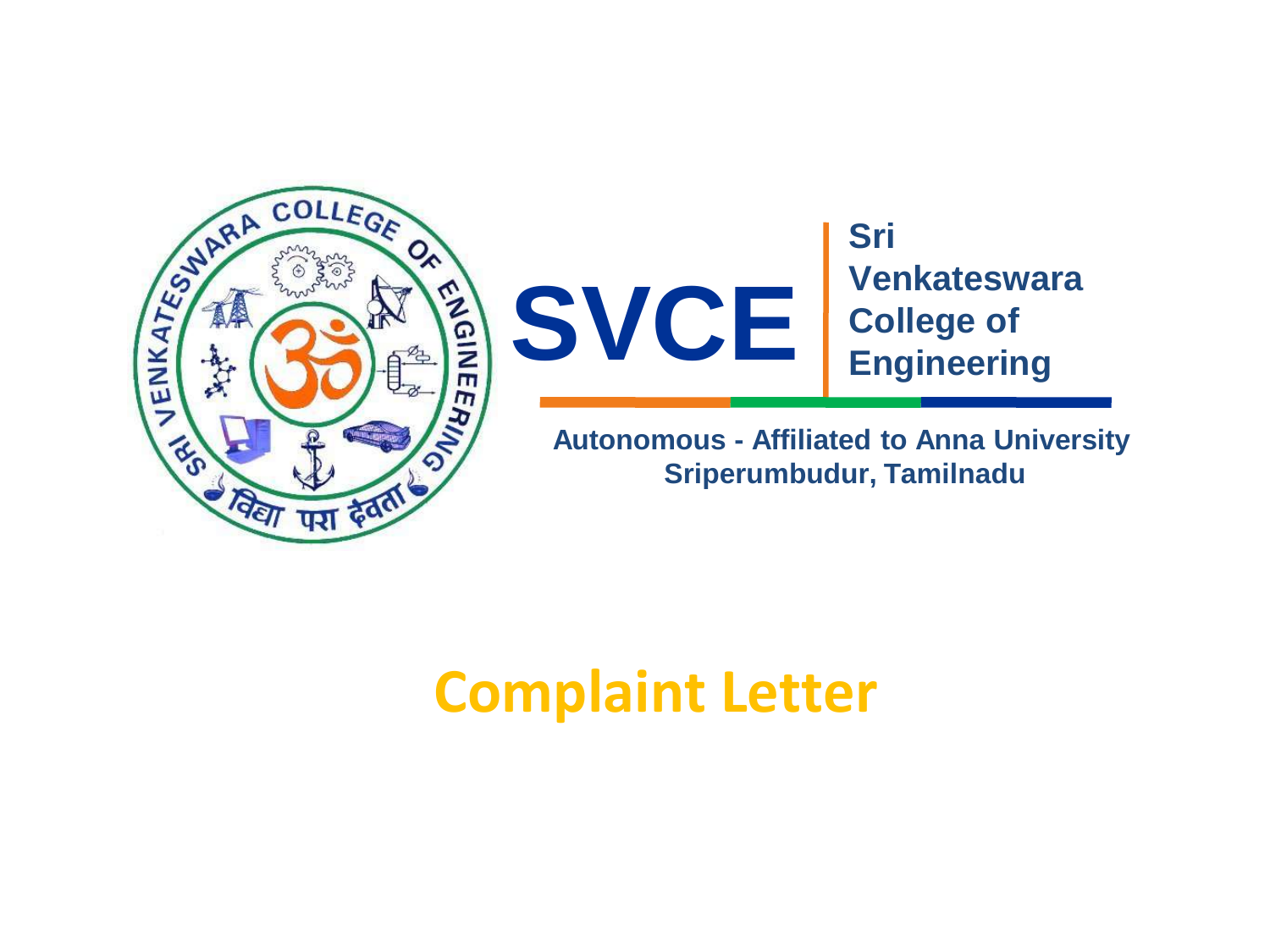## **Reasons**

- 1. incorrect delivery of products
- 2. poor / rude services
	- 3. inferior products or service
	- 4. faulty / defective products
- 5. incorrect billing

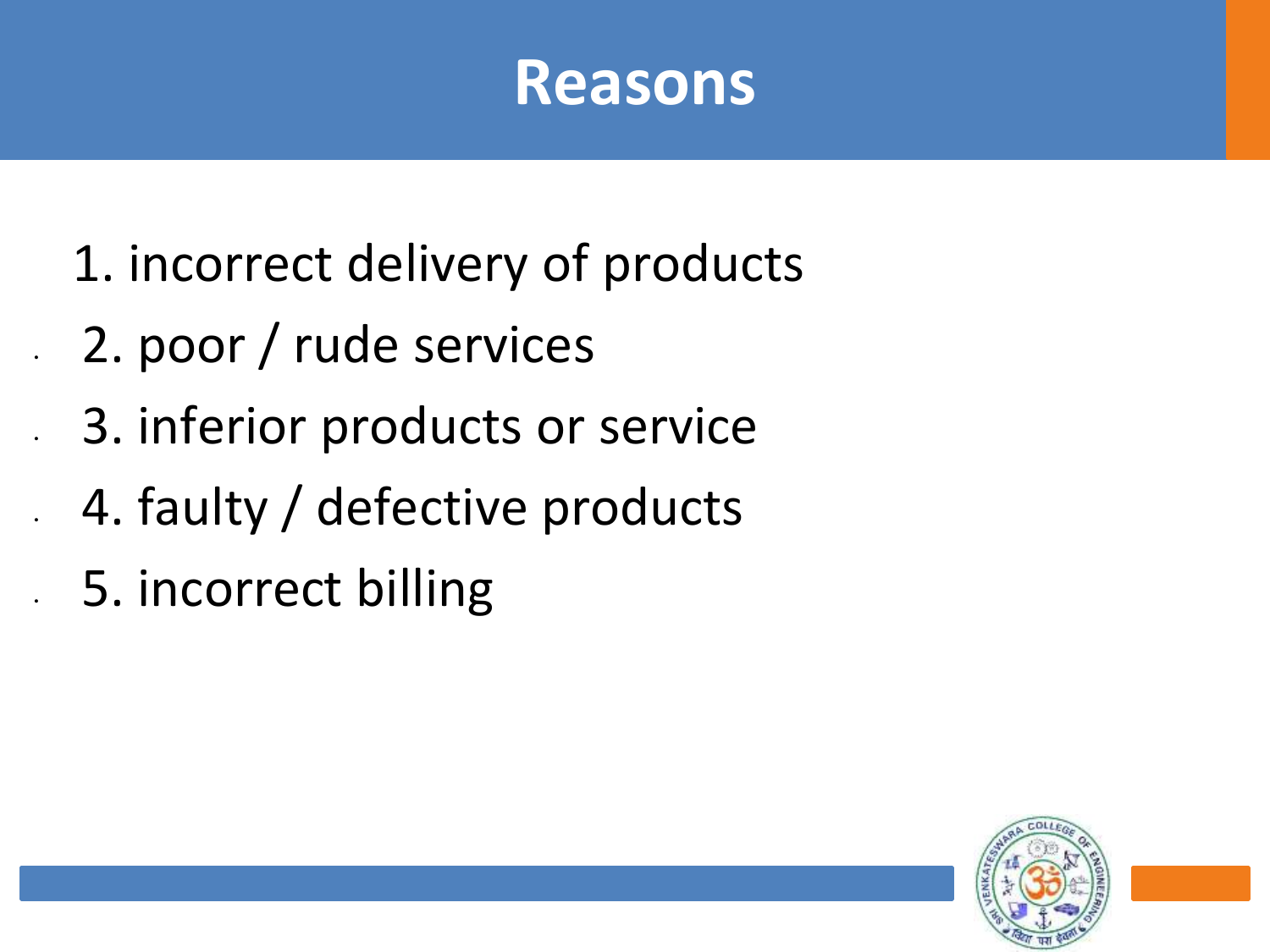

To:

- 1. bring about an improvement in a situation
- 2. ensure that the complaint will not recur
- 3. suggest on how a complaint is expected to be dea lt with
- 4. enquire what the recipient intends to do to reme dy the situation

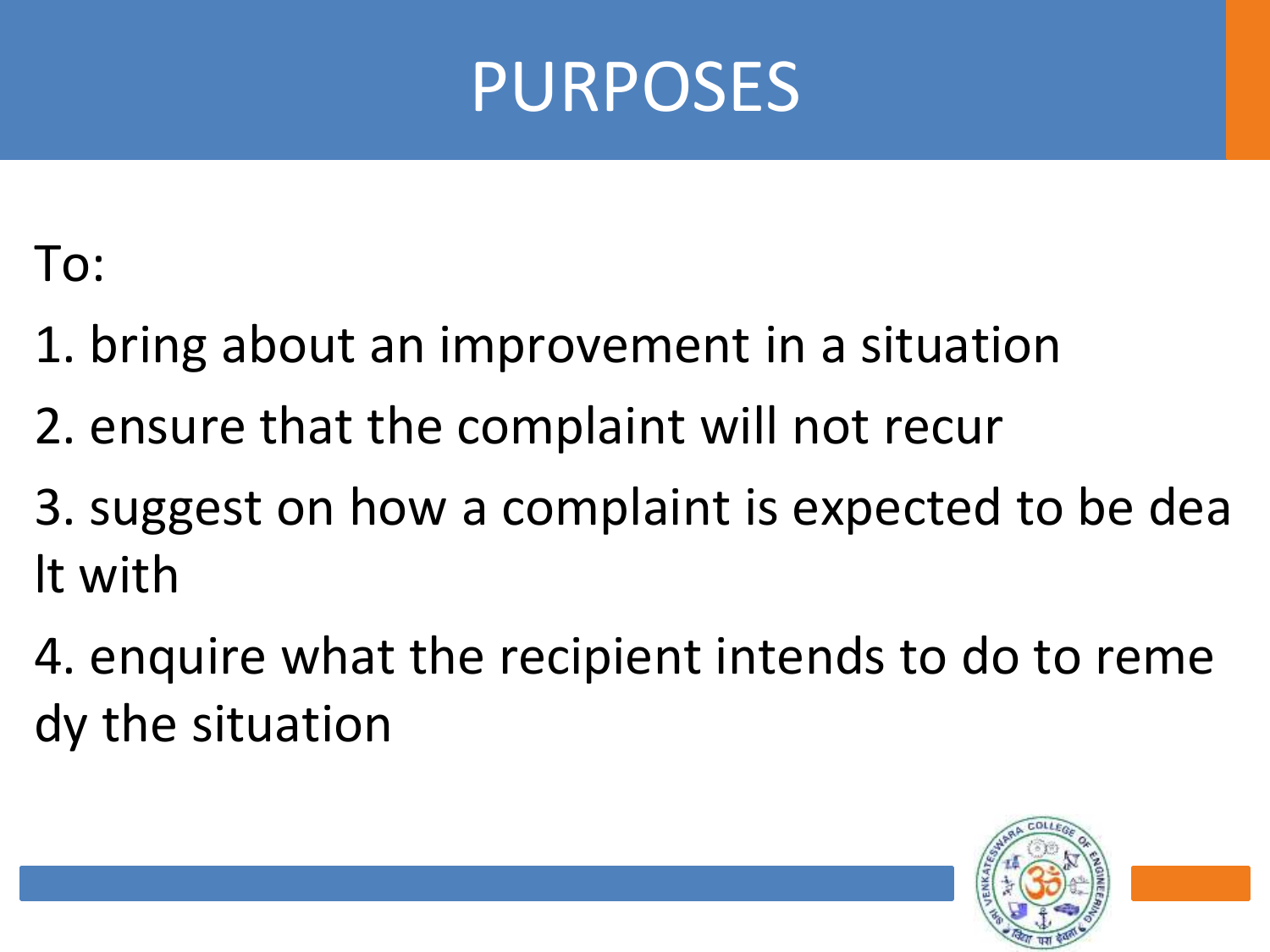## FEATURES

1. Concise

-understood quickly.

2. Authoritative

-well-written and professionally presented.

-have more credibility.

-taken more seriously.

3. Factual

-enable the recipient to see immediately the relevant details, d ates & requirements.

-justify action to resolve the complaint.

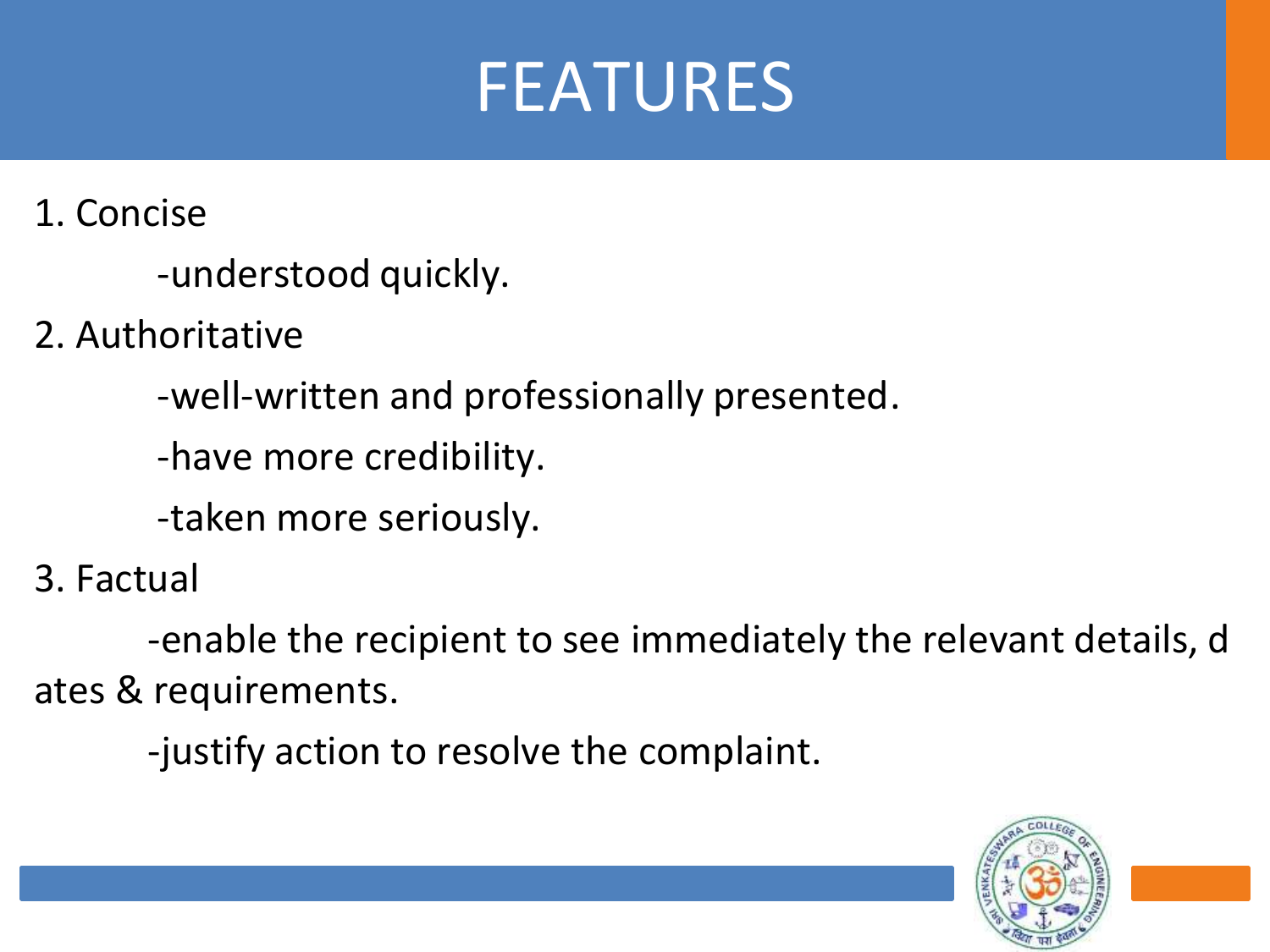- 4. Constructive
	- -positive statements
	- -suggesting positive actions
	- -encourage actions & quicker decisions
- 5. Friendly
	- -considerate, cooperative & complimentary tone.

-prioritised because the recipient warms to the writers and wants help

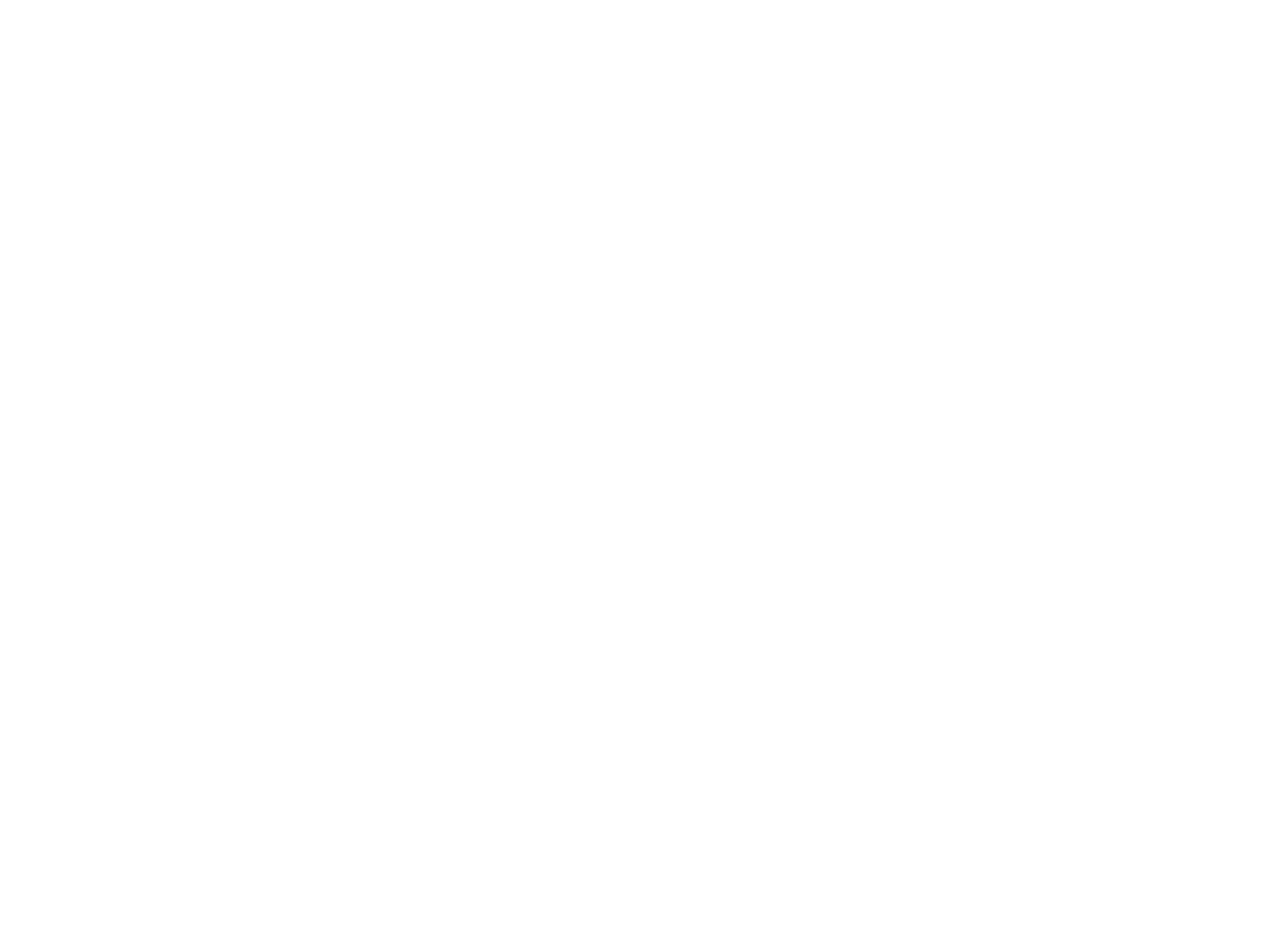## Cause and Effect

#### Cause:

- You shipped our order for bedroom sets, but the nightstands we re not included in this container.
- We ordered 50 pcs office desks in antique brown color and 50 p cs office desks in walnut color, but we received 100pcs of office desks all in brown color.

#### Effect:

- We are therefore unable to sell the bed set.
- These office desks are unacceptable to our customers, and we a re therefore unable to sell these desks.

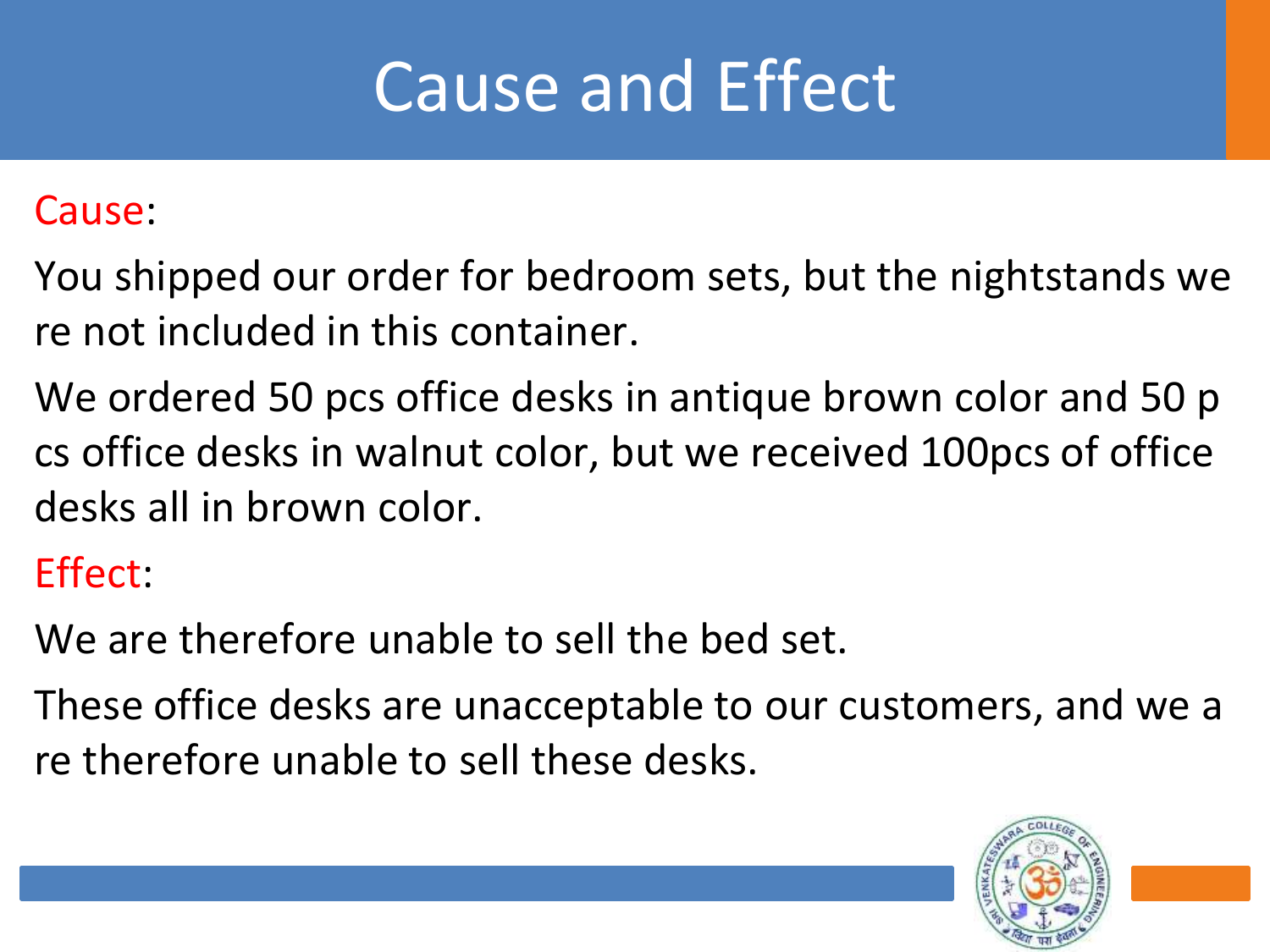## Requesting Action or Giving Solution

#### Examples:

- 1. Please delivery the nightstands as soon as possible.
- 2. I am writing to ask you to produce the office desks painted with the color as we requested and send them immediately.
- 3. Please make sure that such errors do not occur anymore.

#### Response

- 4. We have implemented a new system to...
- 5. To prevent re-occurrences we have instructed our quality control t o check all items before packing the goods.
- 6. We assure you that this problem will not happen anymore.

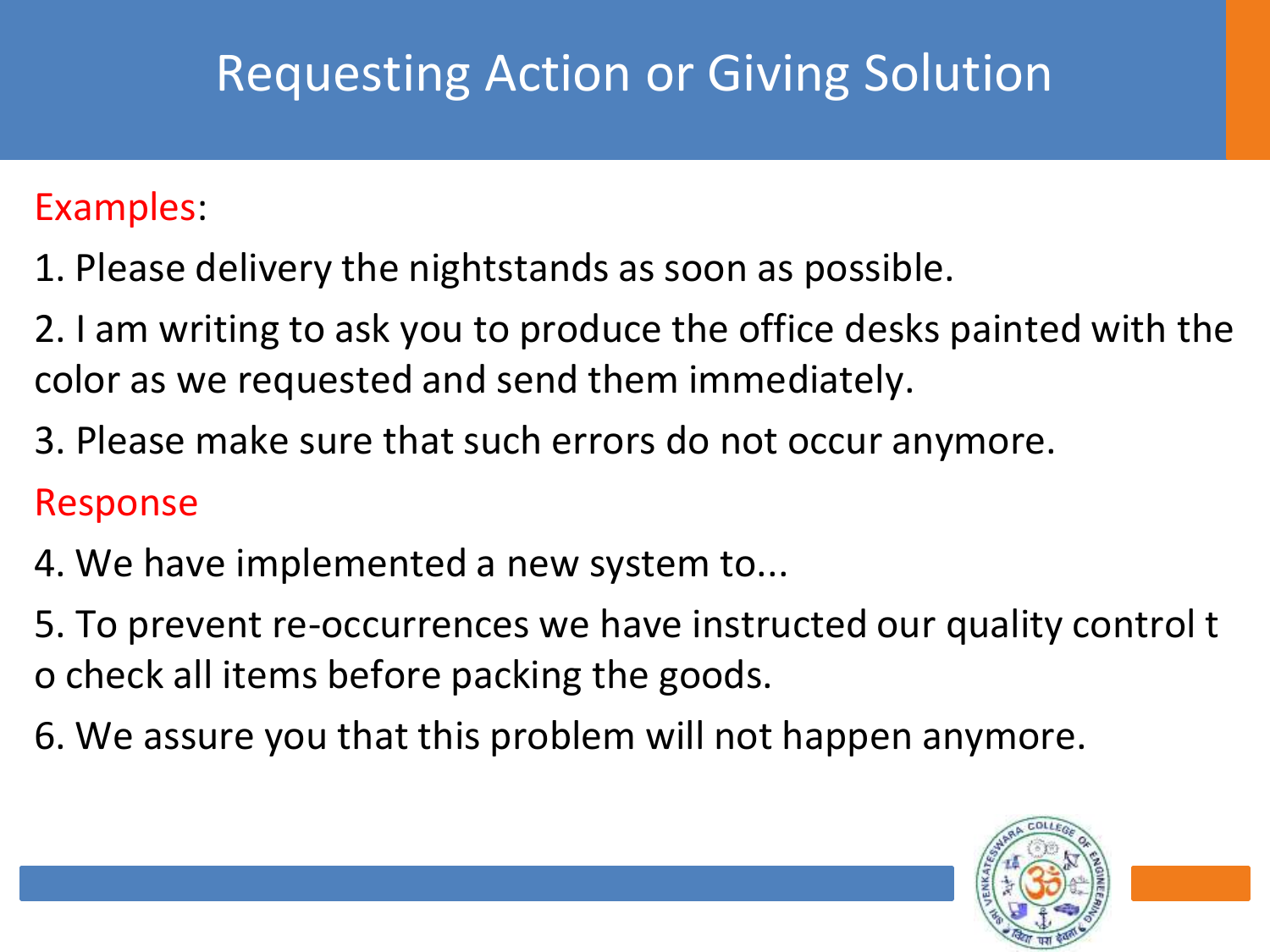## Warning

I'm afraid that if these conditions are not properly r esolved, we may be forced to take legal action.

If such errors happen again, we will have to look els ewhere for our suppliers.

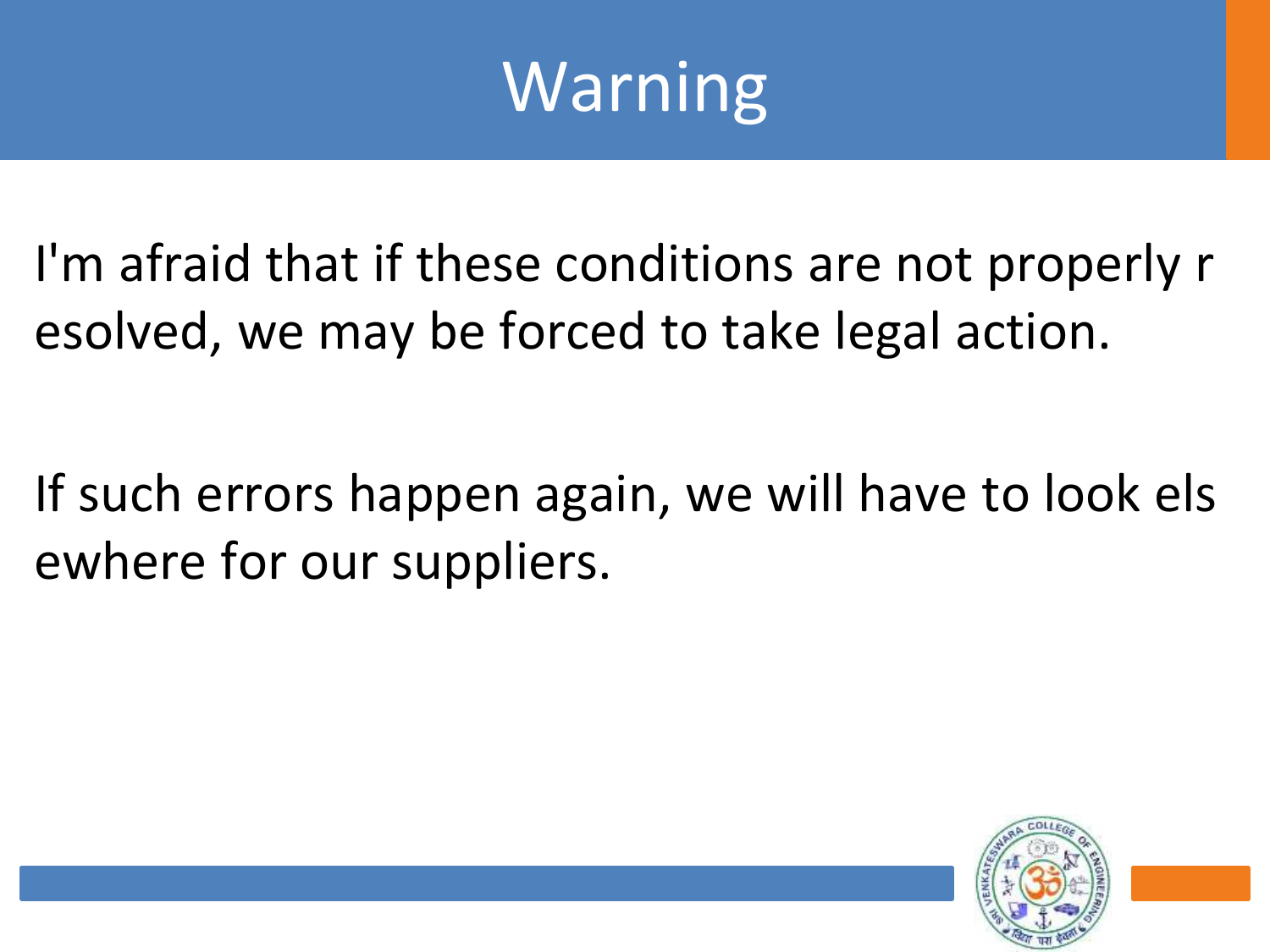# Closing

1. end in a conciliatory tone but stress the needed to have action taken to rectify the solution

2. say something complimentary about the organisation an d/or its products, service or people

3. express the hope that your complaint would be looked in to immediately

Example I look forward to hearing from your shorlty. I look forward to receiving your explanation on this matter.

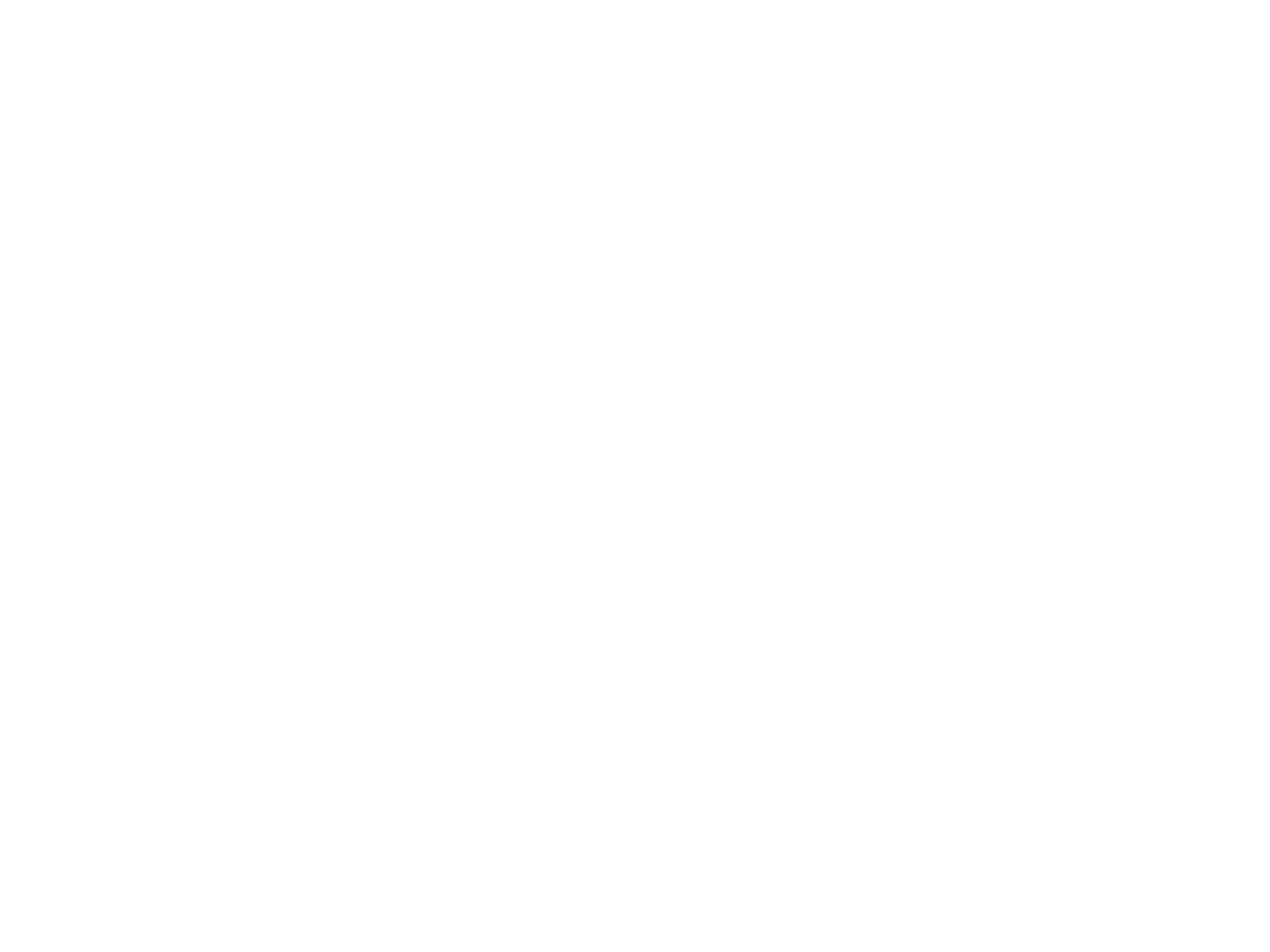

Dear sir/madam

Order #911

I am writing in connection with the above order for 100 pcs office des ks and 5 pcs bookcases.

Unfortunately, we have not received the bookcases which were part of this order. We would be grateful if you could include these items in the next shipment.

I would appreciate an early reply.

Yours sincerely

Name

Marketing Manager

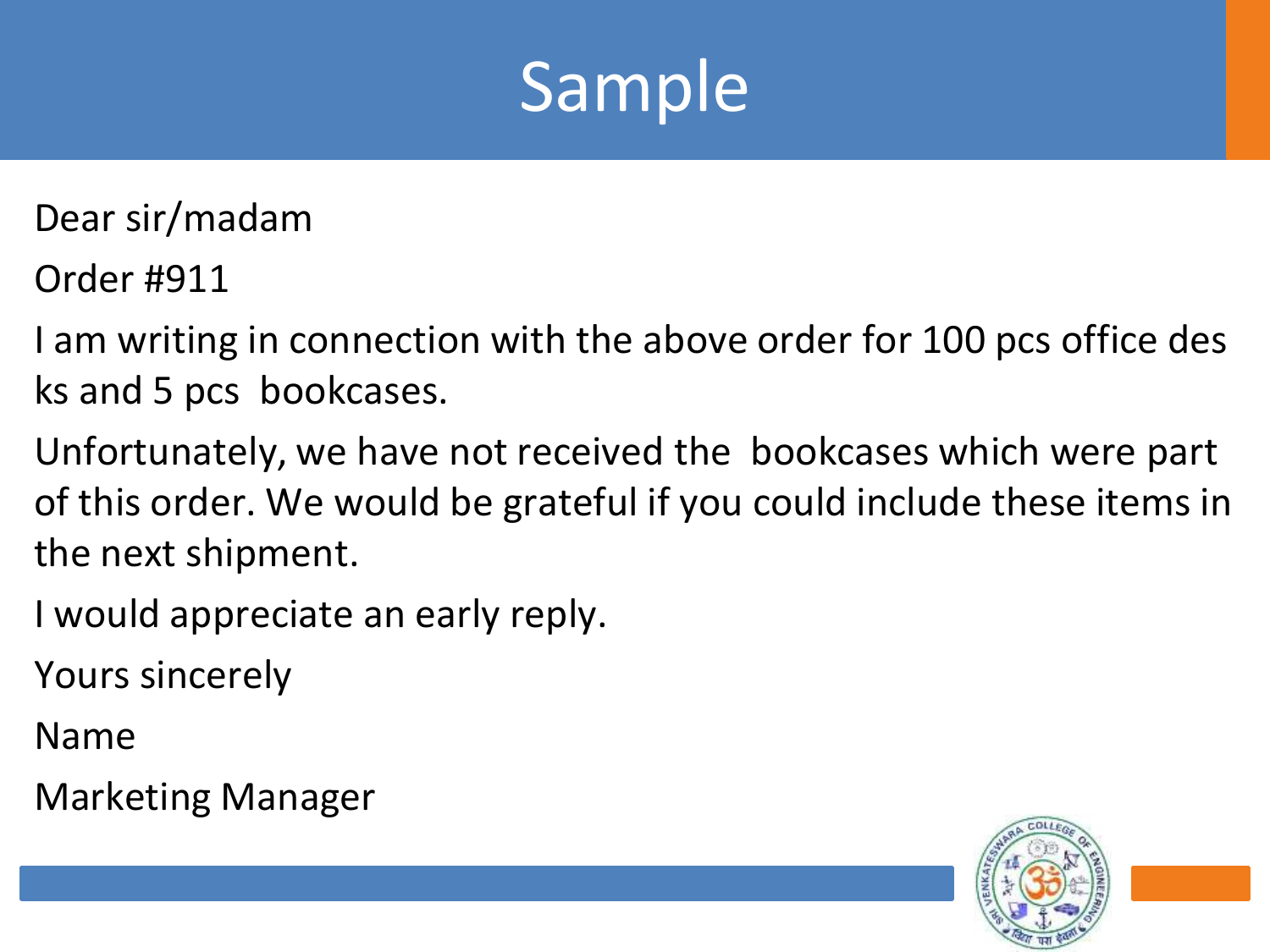## Making a strong point and warning

- If you want somebody to take special attention or note, you can use the following phrases:
- I would like to draw your attention to ( the fact that ) ...
- I would like to point out that ...
- If you are writing something that both the writer and reade r / recipient already know and you are a little bit angry ) yo u can write :
- I would like to remind you that ..
- I hope it is not necessary to remind you that ...

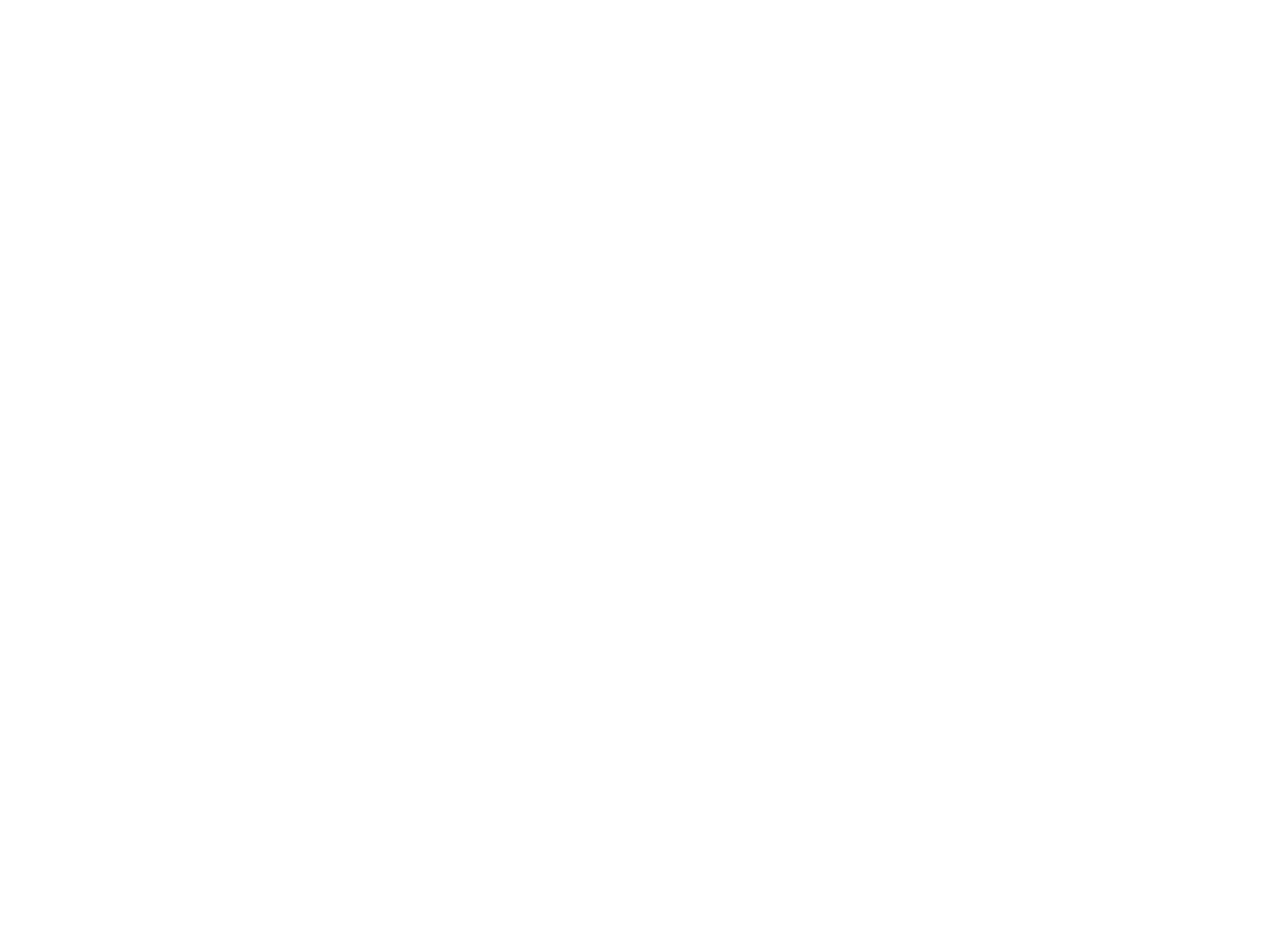# Useful Expressions for a reply

### Acknowledging receipt of a complaint letter

- Thank you for your letter of … regarding / concerning / in c onnection with …
- I refer to your letter of … about / relating to …
- Apology for the error or fault
- We must apologies for …
- We sincerely apologies for …
- Please accept our apologies for …
- I would like to apologies for the error made by our compan y in (verb+ing)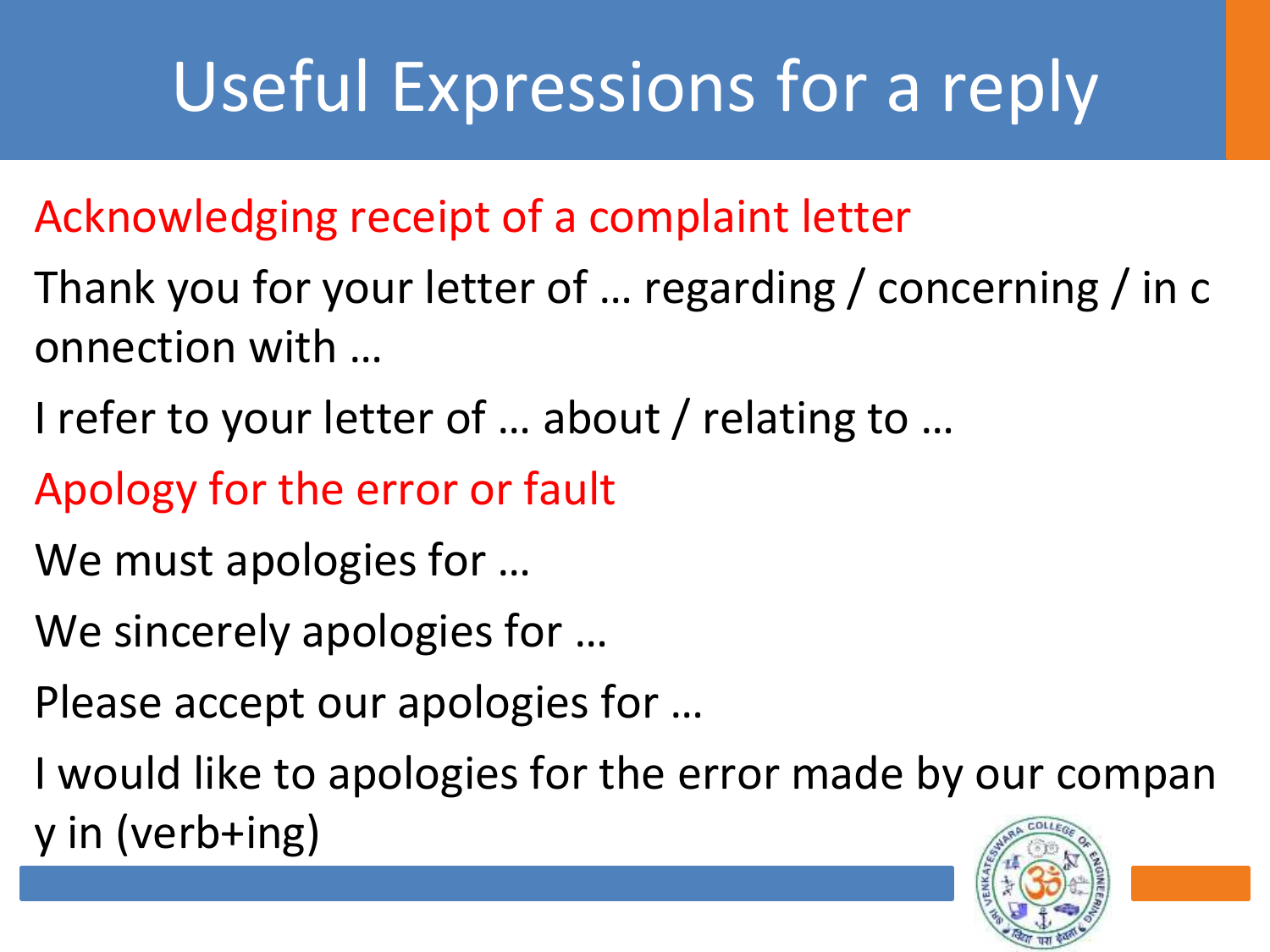#### Accepting the Complaint

We agree that the usual high standards of our products / services wer e not met in this instance.

A short explanation of the fault

#### Introductory phrase

As a result of our investigation, we found that... (Not: After our invest igation...)

#### Causes

The error was caused by … / was due to …

Apparently, the problem was the result of … / resulted from …

The cause of / reason for the mistake was …

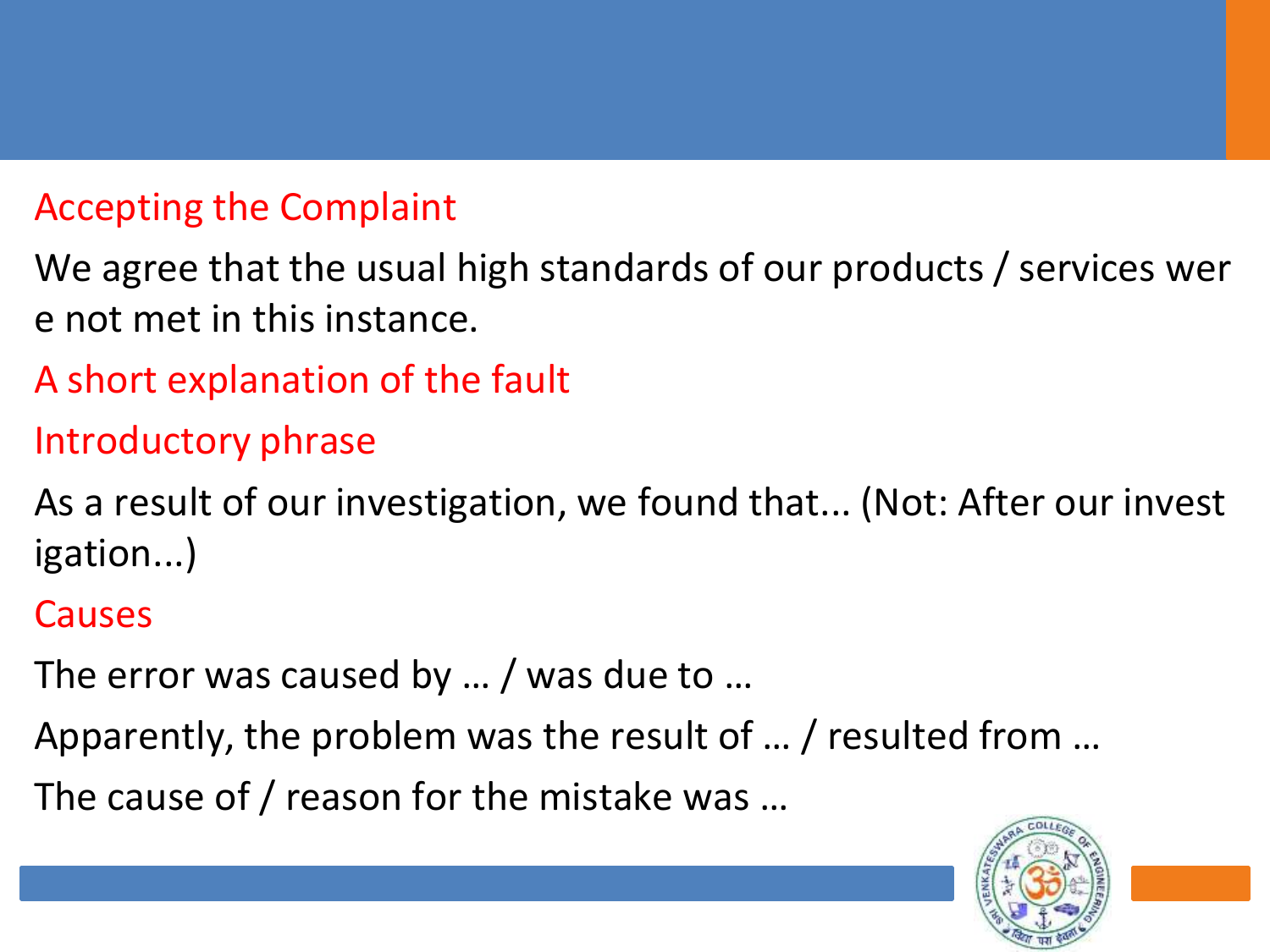#### **Effects**

- As a result …
- This led to …
- Consequently …
- Solutions
- We have modified / changed our ...
- We have implemented a system to...
- To prevent re-occurrences we have set up a verification procedure.
- Assurances
- We assure you that this will not happen again.

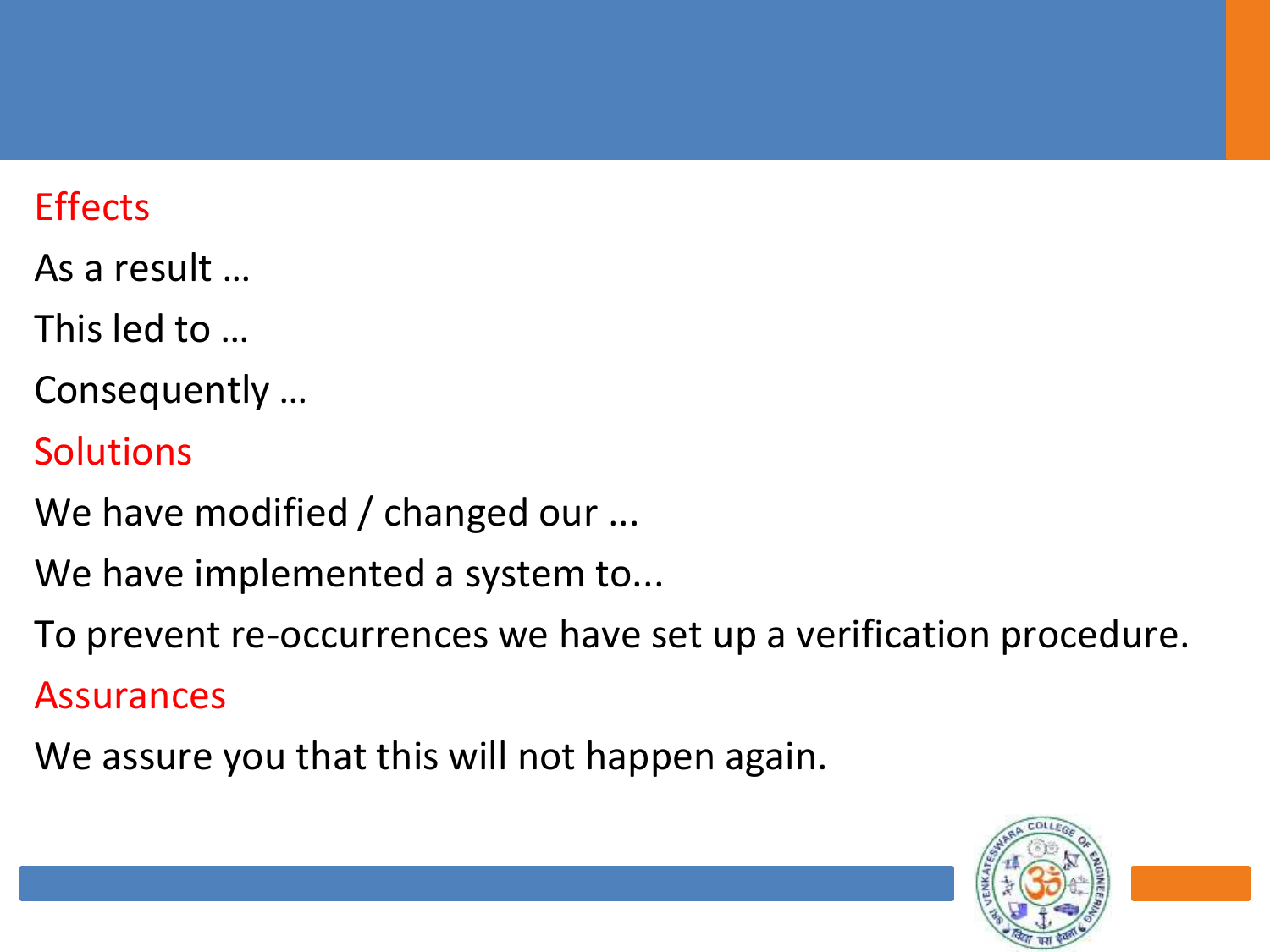#### Investigation to be made

- We are currently investigating the cause of ...
- We will investigate the cause of...
- Proposal to settle the difficulty
- As a gesture of our regret, we are prepared to …/ we are willing to …/ we would like to …
- To show goodwill, we will …
- An offer to take goods back, make a replacement, give a discount etc.
- We have dispatched the new items by express courier. They should ar rive by Wednesday, 15 February 2012.
- To show our goodwill, we would like to offer you a 5% discount on yo ur next order with us.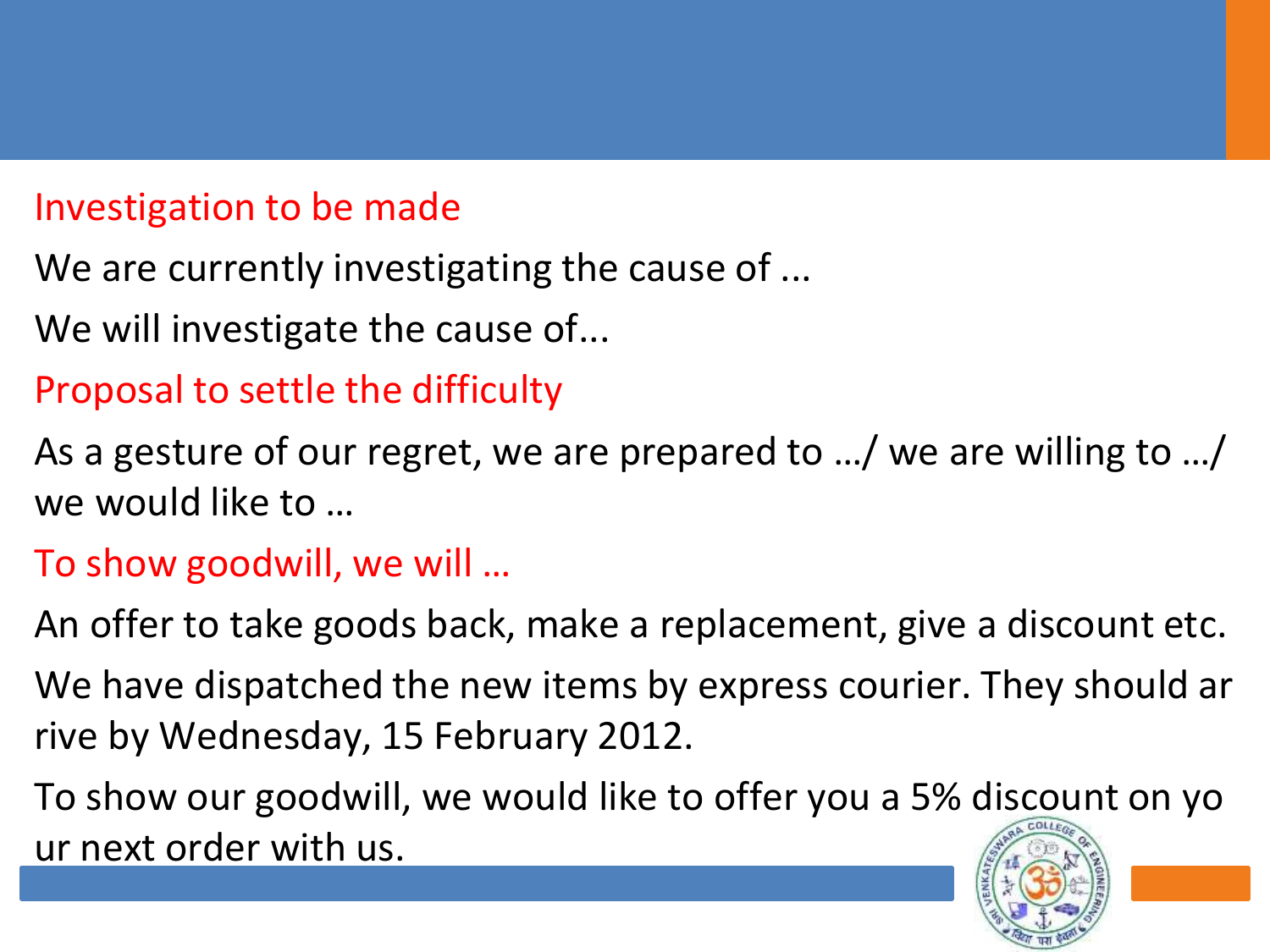Dear Mr Wong

Order No 2639/L

Thank you for your letter of Thursday, 9 February 2012 regarding your order no. 2639/L. We understand that this is a difficult situation for you.

We have investigated the situation, and found that you ordered 12,00 size Ultra super-long-life premium batteries. Please see the enclosed copy of your order form. Our dispatch office therefore sent 1,200.

If you need the remaining batteries urgently, the balance of 10,800 batteries can be dispatched today by express courier to your store and would arrive by Monday, 20 February 2012.

Please phone me at the number given above if you would like to order these batteries.

We look forward to receiving your further orders.

**Yours sincerely** David Choi David Choi **Distributions Manager** 

Encl - Order Form No 2639/L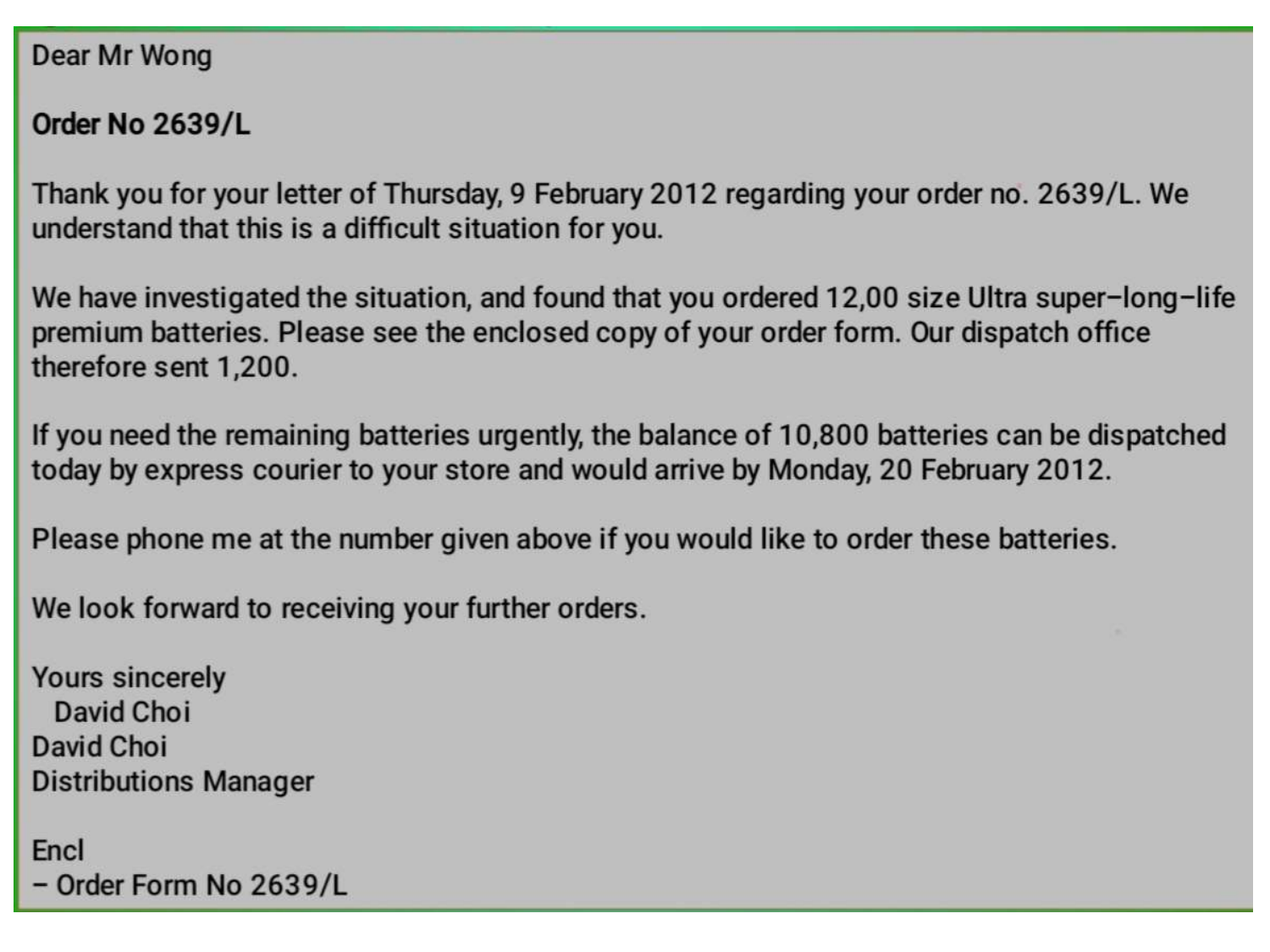# **SEQUENCE WORDS**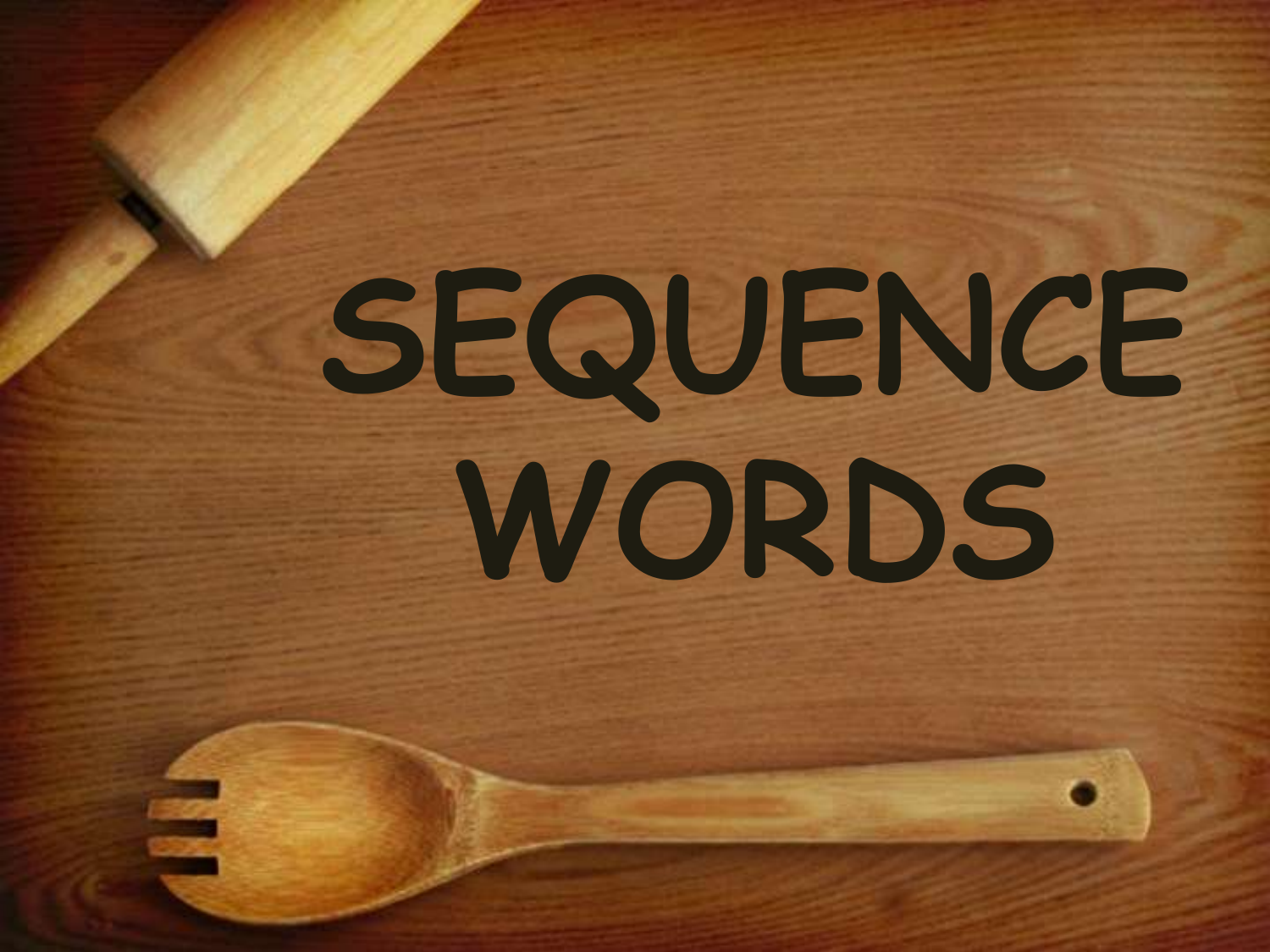## Speaking about a chronological order of facts



## We use comma after the sequence words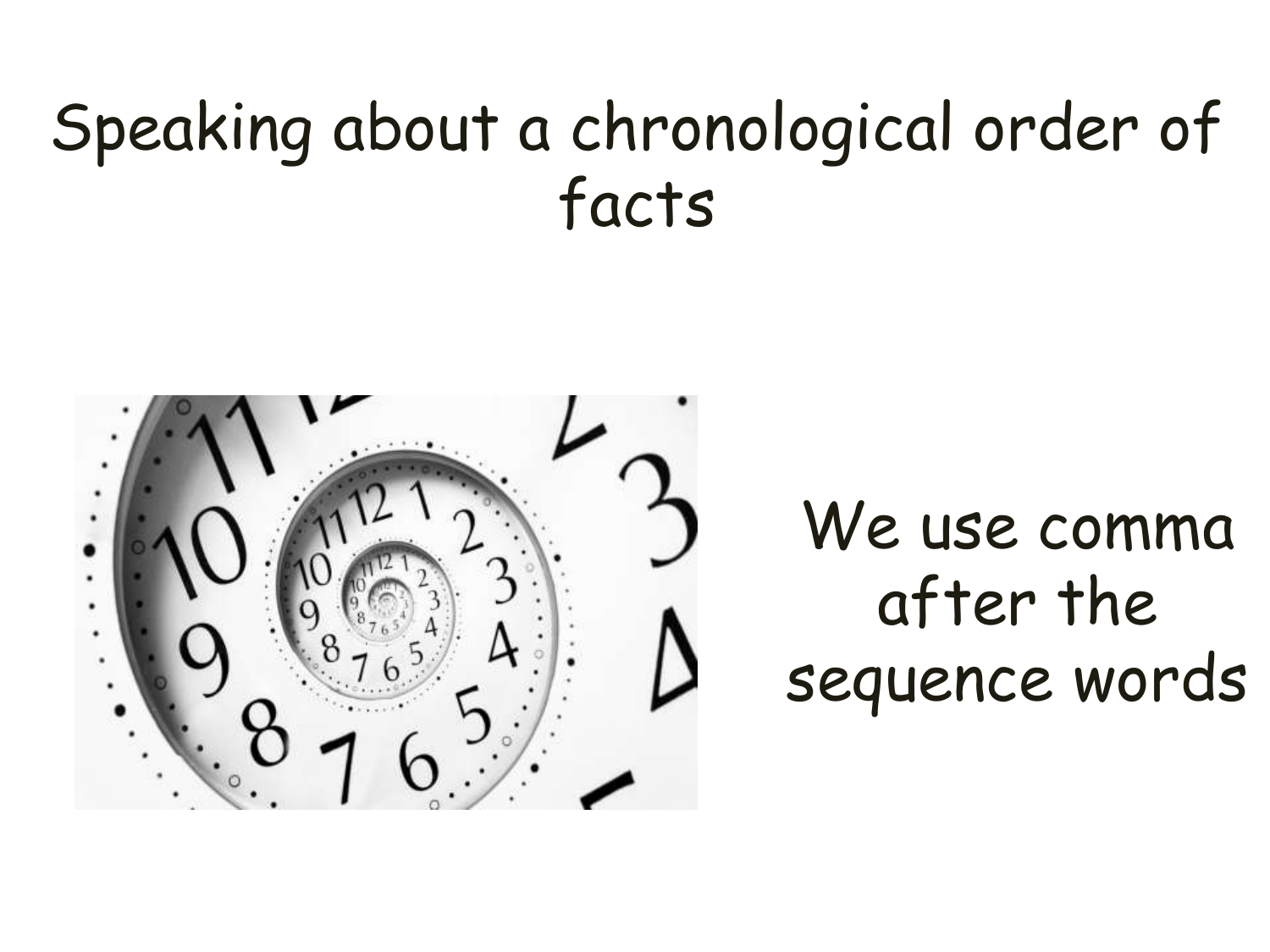# **BEGINNING AN IDEA**

- In the beginning
- It all started when
- First
- Once upon a time
- To begin
- To start
- Once
- First of all
- One day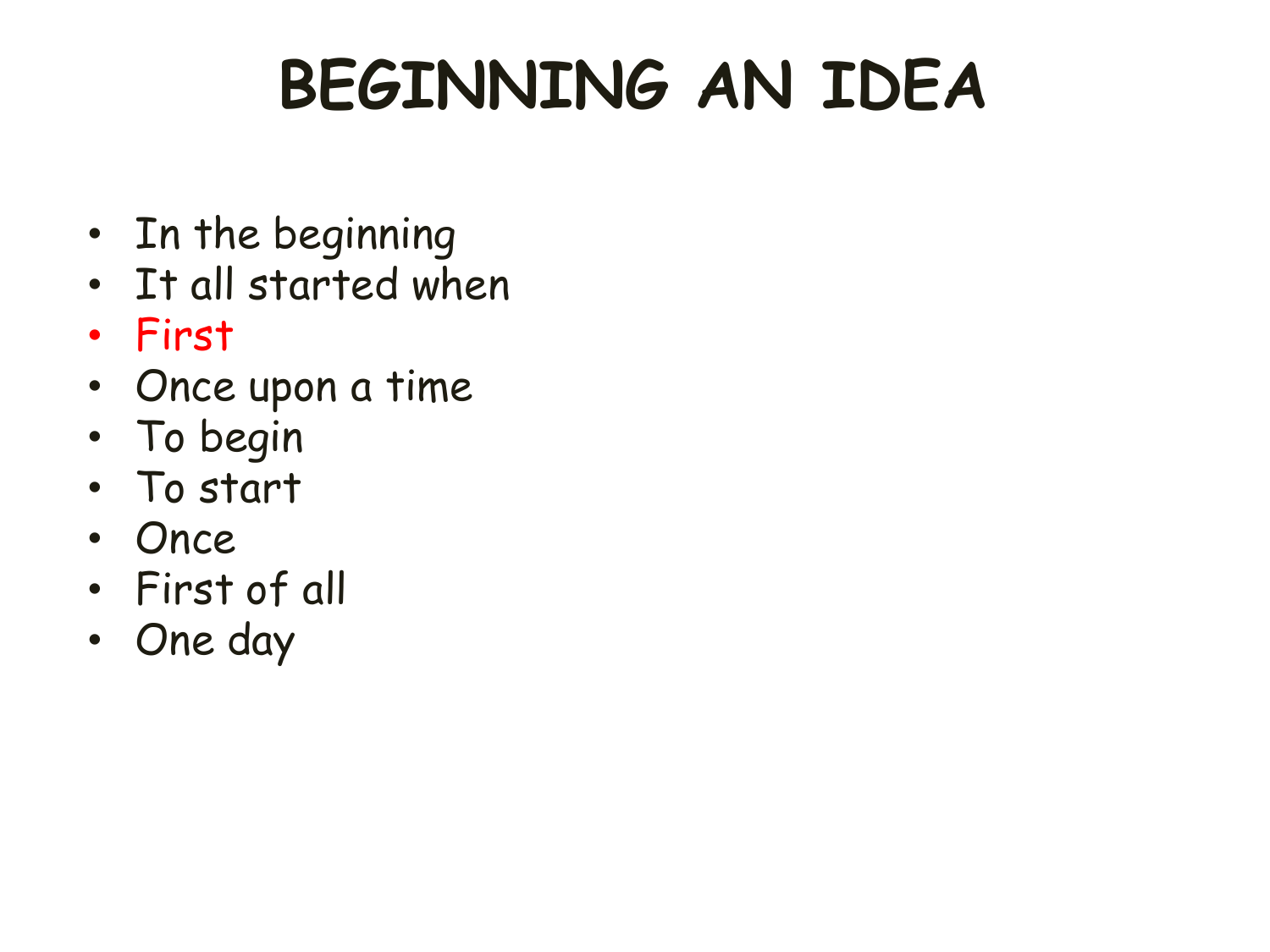## **CONTINUING AN IDEA**

- After awhile After that
- Soon
- Meanwhile
- Suddenly
- All of a sudden
- Next
- Then
- Second
- After that
- Later
- At the moment
- Before long
- Eventualy
- Afterward
- At this point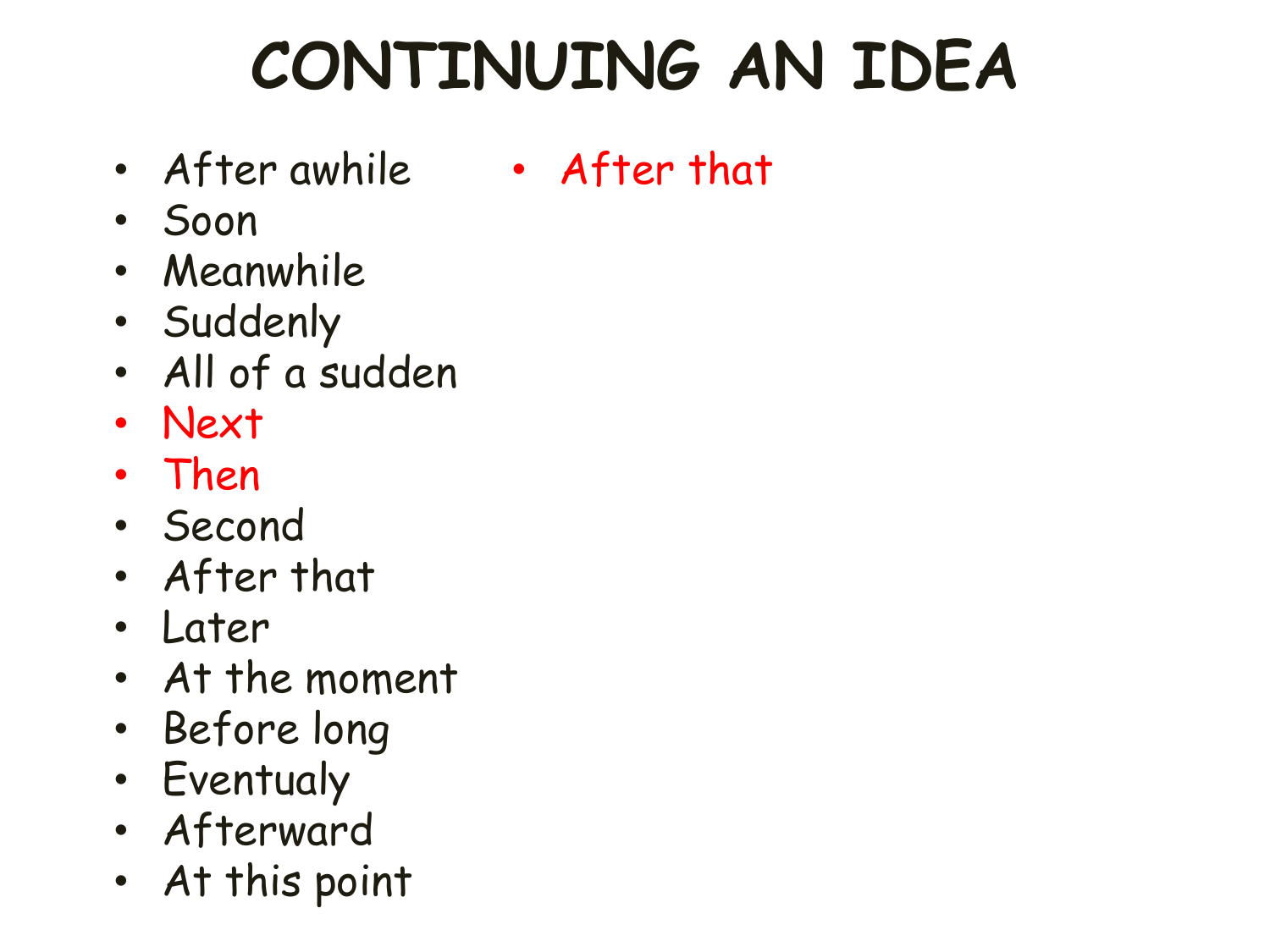# **ENDING AN IDEA**

- At last
- Finally
- In the end
- Afterward
- At Last
- After all
- Lastly
- By the end
- By this point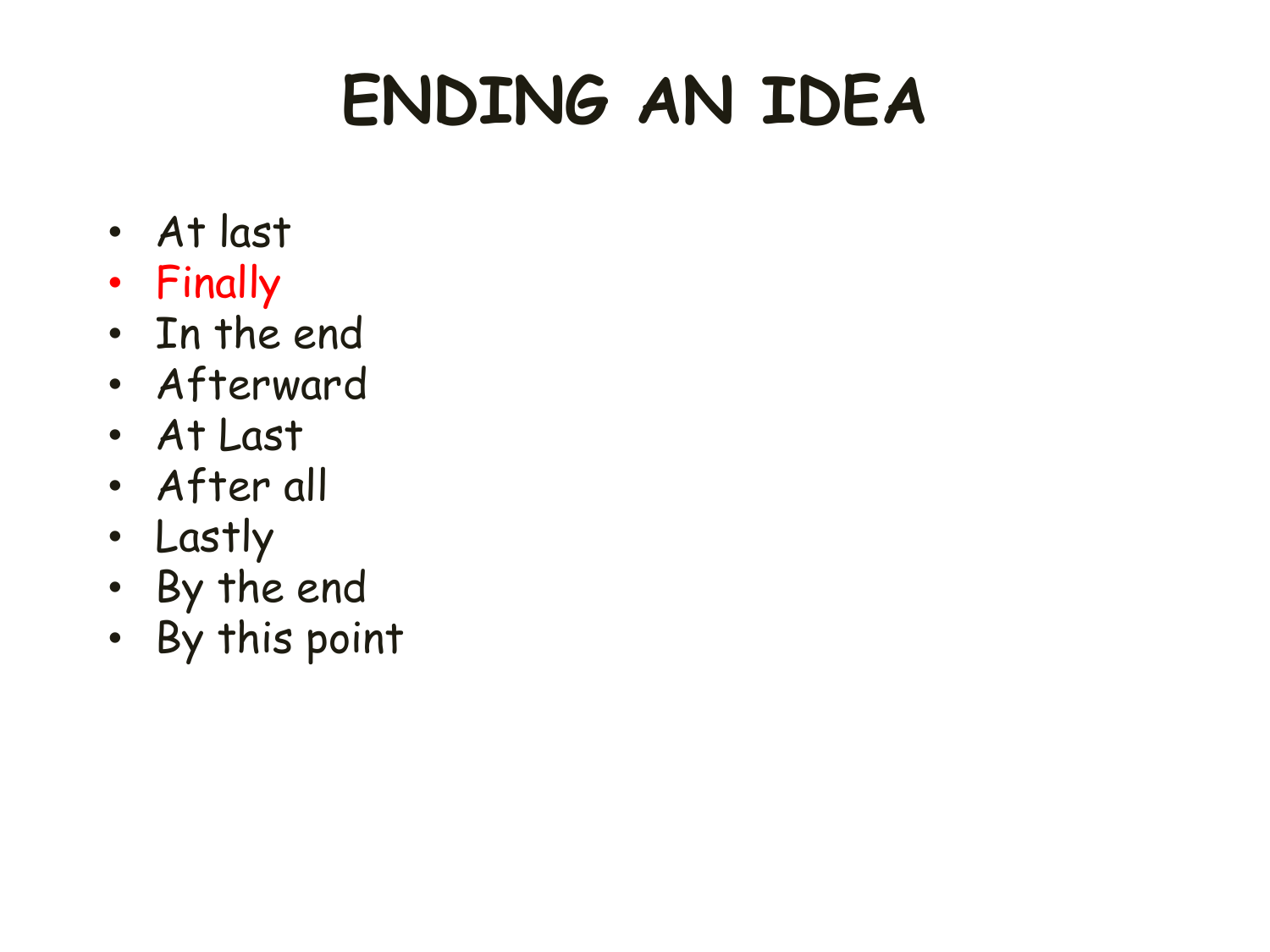First, I wake up. Then, I take a shower and get dressed. After that, I have breakfast. Next, I brush my teeth. Finally, I go to work

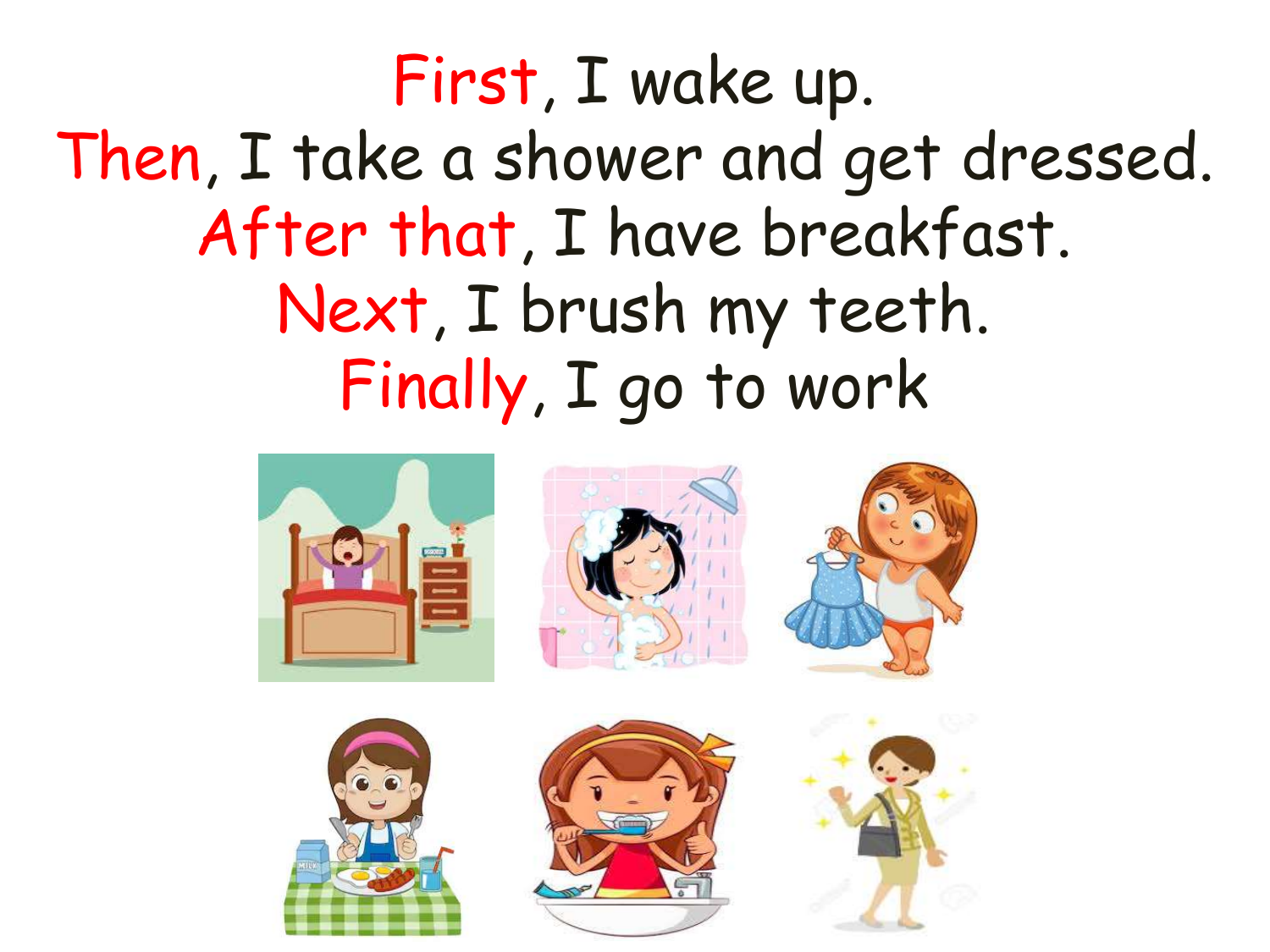First, ..................... Then, .................... After that, .................... Next, .................... **Finally, ...................**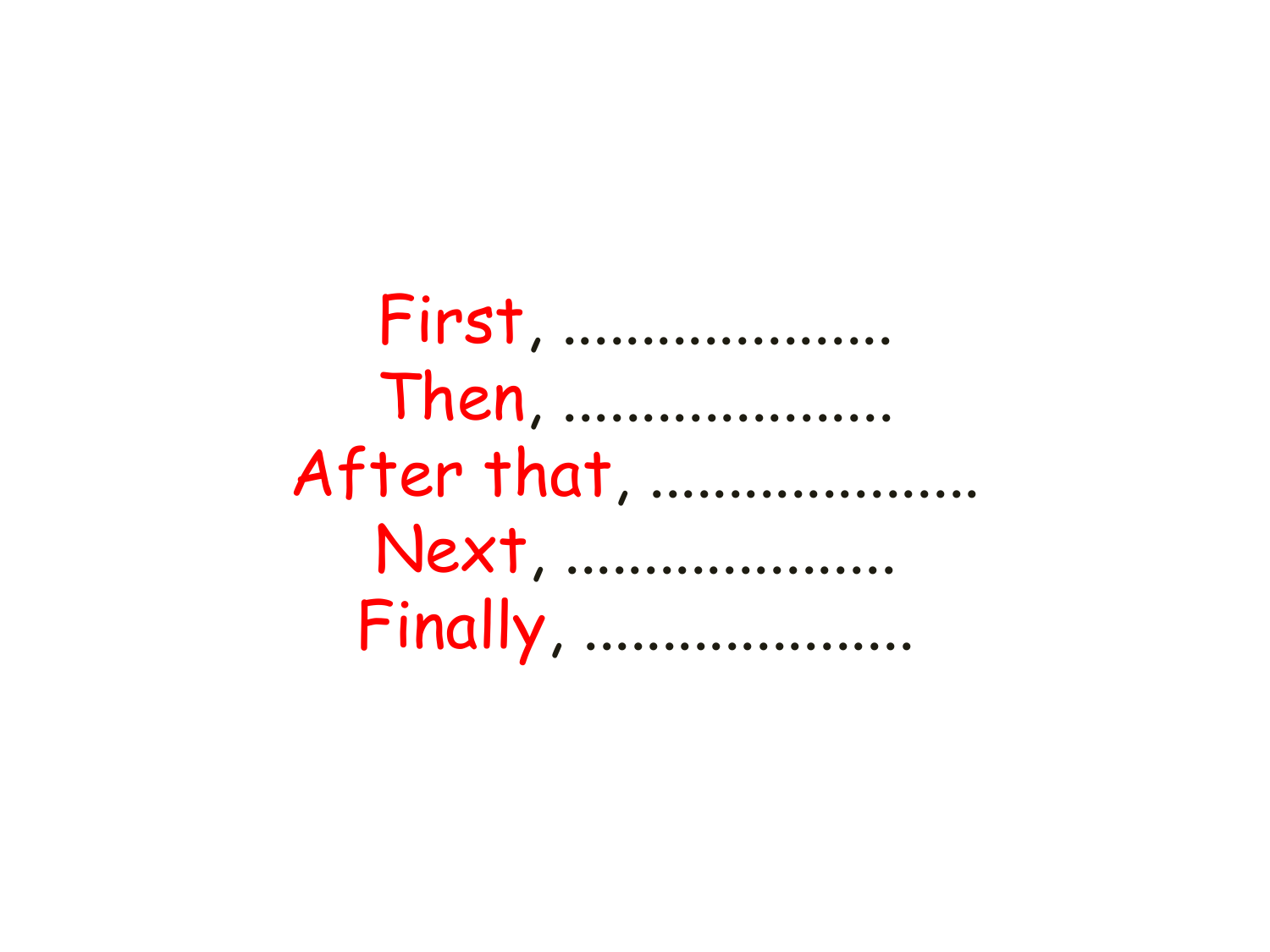# **How to make a good cup of tea?** (1) **FIRST** \_\_\_\_\_\_, boil some water. (2) EN \_\_\_\_\_\_\_\_\_\_\_, put one teaspoon of tea per person in a teapo $\sqrt{R}$ **stea**, pour the boiling water into the pot and wait for **Fille** minutes. (4) that, stir the **AFETERWARDS** it into the cups. (5) \_\_\_\_\_\_\_\_\_\_\_, add milk or lemon, if you want. Enjoy your cup of tea! (6) \_\_\_\_\_\_\_\_\_\_\_\_, you will feel really refreshed. **AFTER – AFTERWARDS – FINALLY – FIRST – NEXT - THEN FINALLY**